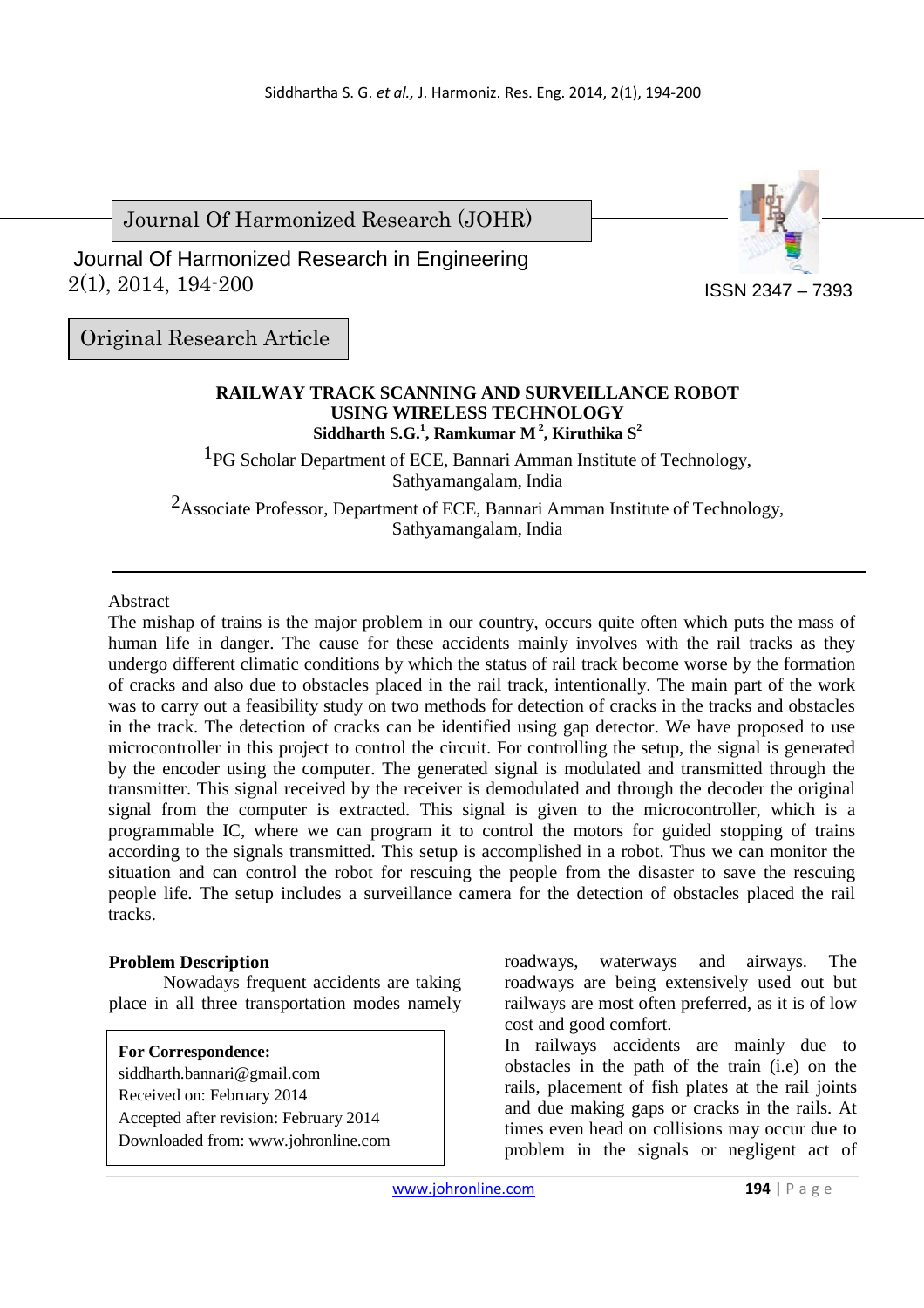drivers. Today, rail networks across the world are getting busier with trains travelling at higher speeds and carrying more passengers and heavier axle loads when compared to earlier scenarios. The combination of the above mentioned factors has put considerable pressure on the existing infrastructure, in turn leading to increased demands in maintenance & inspection of the rails. The expense for inspection and maintenance has grown steadily over the last few decades,but nothing has improvement in the industry's safety records. As a direct impact, the key challenges faced by the railway department are: the improvement in the safety of the railway transport system, the development of new railways to accommodate the continued growth in demand, and contributing to a more sustainable railway, in terms of both environmental & economical terms, by delivering further efficiencies and exploiting technological innovation. High

accident free standards required in the management of rails demand the inspection of railway wheels directly after production so as to detect the presence of cracks at the surface that could seriously affect the integrity of the railway, and therefore safety of the travelers. **Software Details Introduction**

MPLAB ICD 2 is a low cost, real-time debugger and programmer for selected PIC<sup>®</sup> MCUs and dsPIC<sup>®</sup> DSCs, Using the Microchip Technology's proprietary In-Circuit Debugging functions, our programs can be downloaded and executed in direct setups(Real time), then examined in detail with the debug functions of the MPLAB. The secret behind In Circuit Debugging is two dedicated hardware lines (microcontroller pins used only during debugging mode) that control the In Circuit Serial Programming™ (ICSP™) of the device and, after debugging through proprietary, dumped to on-chip firmware.



Fig.MPLAB-IDE

The ICD 2 debug features are built into the microcontroller and activated by programming the debug code into the target processor. There is one stack level addition which is a shared overhead expense that includes, some general purpose file registers and a small area of program memory when in the debug mode.USB (Full Speed 2 M bits/s) & RS-232 interface to host PC

## **FEATURES**

- Real time background debugging
- MPLAB IDE GUI (free copy included)
- Firmware upgradeable from PC
- Totally enclosed
- Supports low voltage to 2 volts.
- Diagnostic LEDs (Power, Busy, Error)
- Read/Write memory area and EEDATA areas of target microcontroller
- Programs configuration bits
- Easy to handle program memory space without conflicts
- The peripheral freeze-on-halt stops the timer at breakpoints

The MPLAB ICD 2 connects using USB or RS-232 between the design PC operating with MPLAB IDE and their target being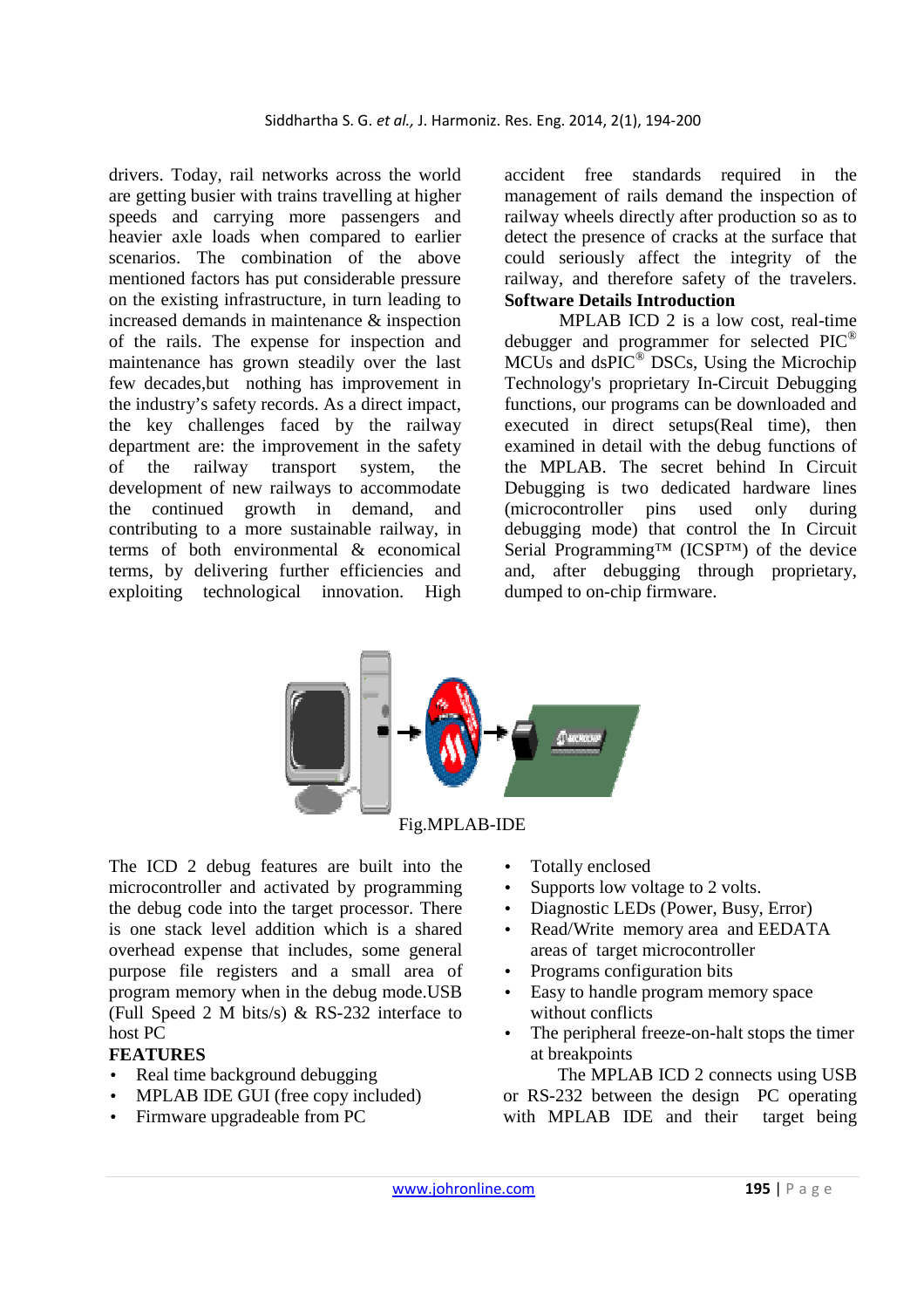developed. It acts as an intelligent interface in between them. **Simulation results Front panel** 





**Block Diagram**  j Receiver Microcontroller Relay & Decoder Alam  $\frac{1}{2}$  $\begin{array}{c}\n\vdots \\
\vdots \\
\vdots\n\end{array}$  $\begin{array}{c} \frac{1}{2} \\ \frac{1}{2} \end{array}$ RS232 Encoder Transmitter Í Ŧ. Ŧ  $\frac{1}{2}$ Personal Tuner Card Video Í Computer Receiver j  $\frac{1}{2}$ Power Supply

#### **Proposed Setup**

At present, the crack is detected by the field men manually in before the departure of the train. Due to this manual inspection, sometimes some potential defects may not be found out by oversight which may lead to the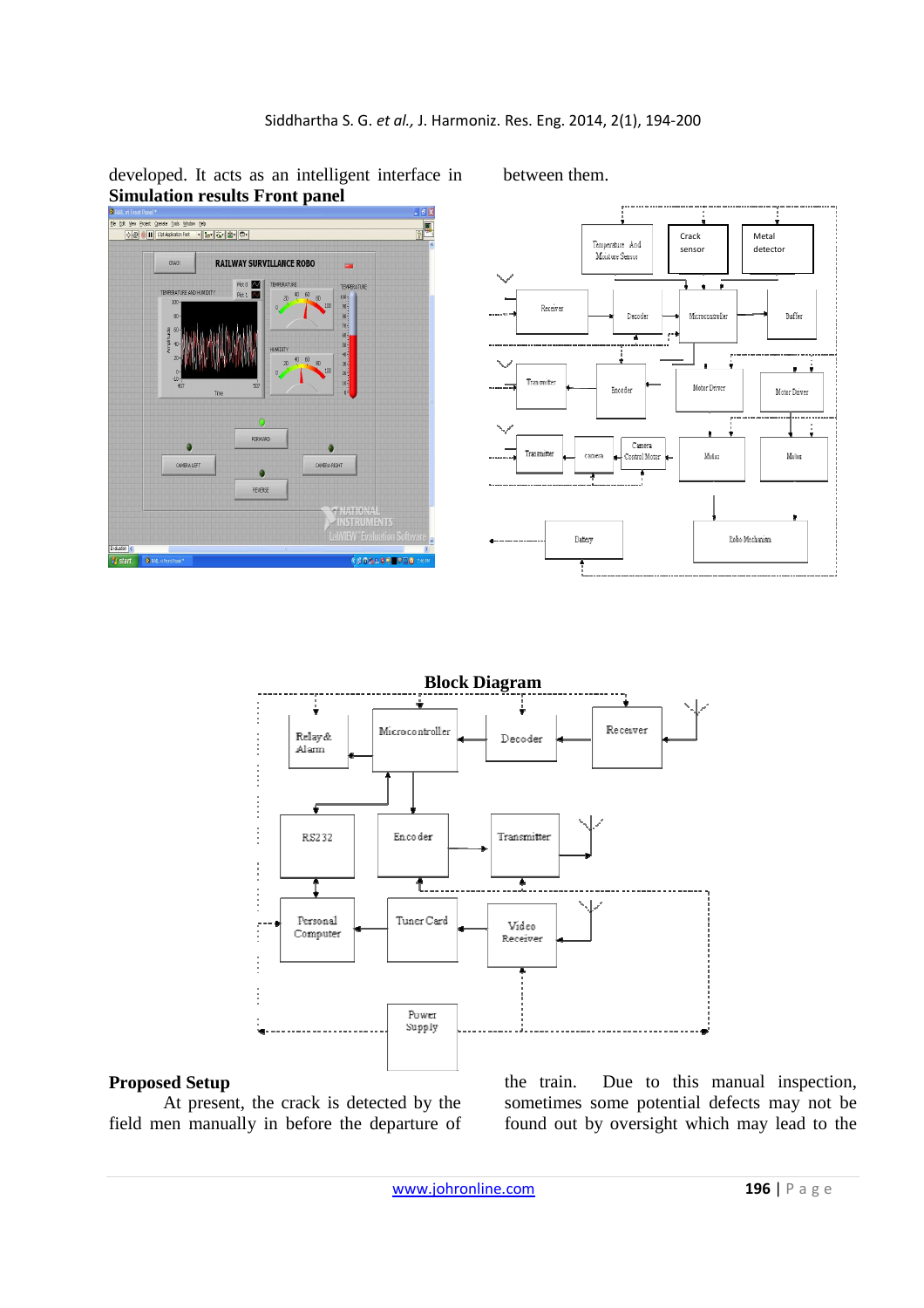misfortune. If these deficiencies are not controlled, they may cause huge economical problems affecting the network, handling of accidents becomes a serious one

Many accidents that occur in the railways is due to the cracks in the tracks. In our paper "Railway Track Scanning and Surveillance Robot Using Wireless Technology" we have designed a device in such a way that all the above reasons for accidents is taken into consideration and a precautionary action will be taken. This is done by using a robot which is synchronized to the speed of the train ,the robot will be running 2kms ahead of the train collecting the information of the rails and the prevailing conditions ,there is a communication path established between the robot and the train, the details are being displaced on the LCD screen. An alarm is being added to alert the driver if the measured value goes beyond the given range.

A camera setup is made so as to get a live view of what is happening at the remote end. It is also used to visualize the objects placed on the path of the train to derail it and also to capture if any lively creature is on the path. The communication between the robot and the train is done by using signee technology where in there is no mismatch of signals between trains that pass each other. In addition to the display and the alarm device an arm setup which is made to automatically stop the train if the driver is not in a condition or not aware of what is happening.

At present, the crack is detected by the field men manually in before the departure of the train. Due to this manual inspection, sometimes some potential defects may not be found out by oversight which may lead to the misfortune. If these deficiencies are not controlled, they may cause huge economical problems affecting the network, handling of accidents becomes a serious one

**Hardware Description Robot section:** 

 The complete block diagram as described below. The robot section scans the railway track and detecting the cracks, increase in temperature and moisture and also detect any metal parts in the track. The transmitter sends these signals information to the receiver and in the control and monitoring section the receiver receives these information and sends these information to the controller, the controller takes necessary action to stop the train.

### **1.Crack sensor:**

Crack sensor is used to detect the cracks in the railway track. Here we uses IR based crack sensor .the sensor is fitted on the both sides of the railway track the IR transmitter sends the IR rays if the receiver receives the crack is present the track otherwise there is no crack in the track.

### **2. Temperature and moisture sensor:**

The temperature and moisture sensor is use to sense the increase in the temperature and moisture in the railway track and send these information to analog to digital controller .increase in the temperature may produce the crack in the track.

## **3.Metal detector:**

Metal detector is used to sense any metal particles present in the railway track. the presence of any metal particles in the railway track may cause the train to move away from the track. And the information obtained is given to the microcontroller.

## **4. Microcontroller:**

Microcontroller is used to control all the parameters measured and sends the information to the transmitter .and the moving mechanism of the robo is also controlled by the microcontroller. The Micro Controller we have chosen for this project is PIC16F877A, since it has more advantages than any other controller.

- It has in built ADC, DAC, TIMER, COUNTER etc.
- It is of RISC type (reduced instruction sets), there are only 35 instructions.
- The compiler used for it is  $C_{++}$ .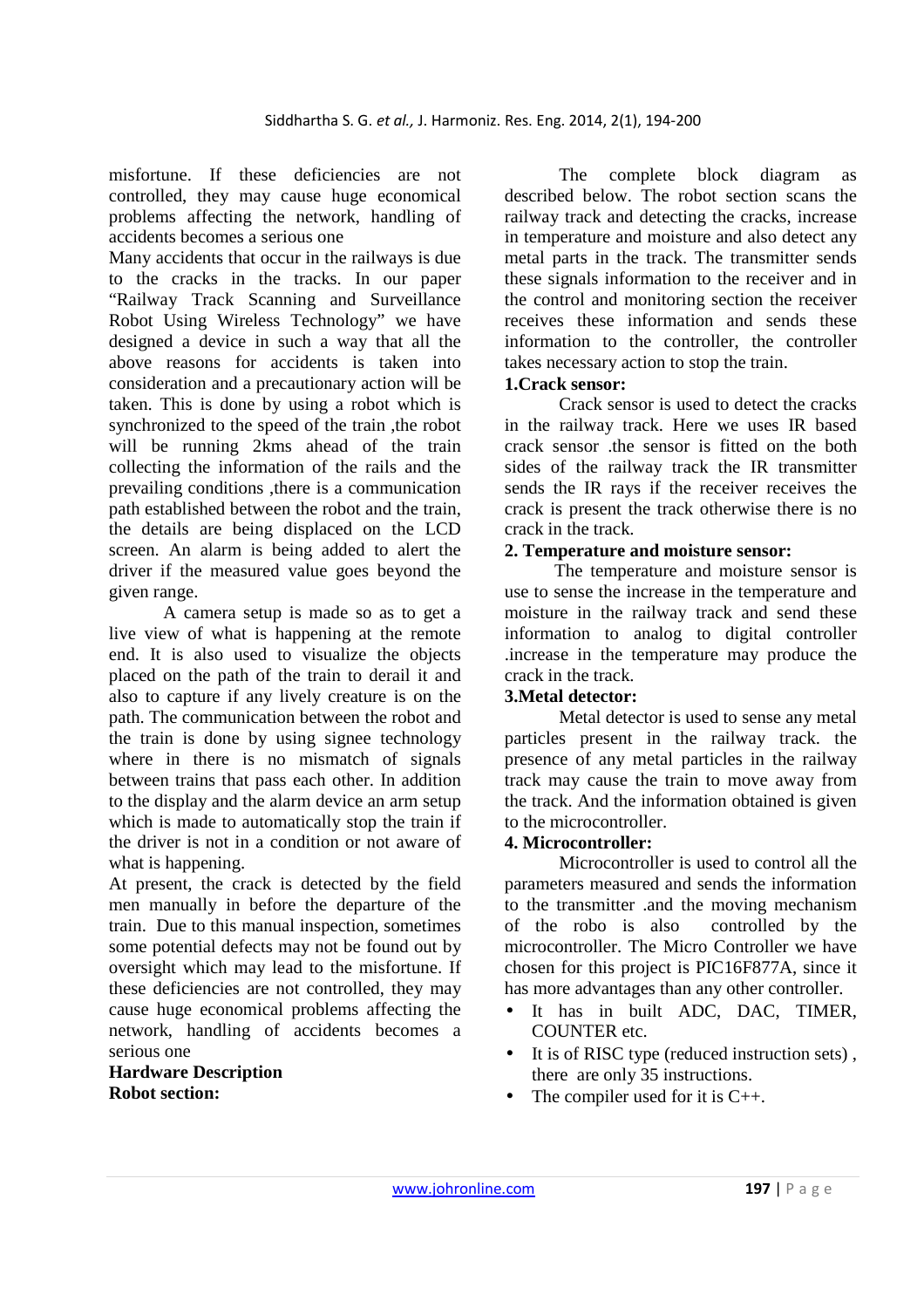- And the simulator software used is MP LAB IDE.
- The IC DOWNLOADING software is IC PROG.

## **5. Buffer:**

A voltage buffer amplifier is used to transfer a voltage from a first circuit, having a high output impedance level, to a second circuit with that of a low  $i/p$  impedance level. The buffer amplifier at the intermediate prevents the second circuit from loading the first circuit suddenly and interfering with its desired operation. In the ideal voltage buffer shown below, the input resistance is infinite, the output resistance zero (impedance of an ideal voltage source is zero).

## **6. Motor driver:**

The voltage from the buffer is not able to drive the motor of the robot moving mechanism. Motor driver is an amplifier that amplifies the signals to drive the motor.

The L293D is a quadruple half H-bridge bidirectional motor driver IC that can drive current of up to 600mA with voltage ranges from 4.5 to 36 volts. It is suitable to drive bipolar stepper motor & DC-Geared motors etc.

- Supply Voltage Range 4.5V to 36V
- 600-mA o/p current capability for each driver
- Separate Input-logic supply
- It can drive small DC-geared motors, bipolar stepper motor.
- Pulsed Current 1.2-A Per Driver
- Internal ESD Protection
- High-Noise-Immunity Inputs

## **7. Robo mechanism:**

Robot mechanism is used to move the robot forward and reverse direction by the control action provided by the control and monitoring section.

## **8. Camera control motor:**

Camera control motor is used to change the position of the camera to focus all the parts of railway track.

## **9. Camera:**

Camera is used to scan the railway track entirely all direction and it gives the data to transmitter. The transmitter transmit the data to the receiver so we can identify any suicide attempts and serves the human life.

#### **10. Encoder:**

We cannot transmit the signal from the microcontroller directly .The transmitter transmits only coded signals. An encoder is a device or a circuit or a transducer or software program and even algorithms or persons that converts information from one form to another, for the purpose of standardization, , security, or saving space speed, secrecy by size shrinking.

# **11. Transmitter:**

 The transmitter is used to transmit the data from the microcontroller to the receiver section. Transmitter or radio transmitter is an electronic device which, with the help of an antenna, generates radio waves. The transmitter by itself generates a radio frequency alternating current, which is applied to the antenna. Which on excitation by the alternating current, radiates radio waves in the antennae.

# **12. Receiver:**

 Receiver is used to receive the signals from transmitter that are transmitted by the control and monitoring section these signals are used to drive the robot mechanism. And the signal from the transmitter is given to decoder.

## **13. Decoder:**

 Microcontroller does not accept the signal from the receiver because the receiver contains coded signals so we want to convert the coded signal into original signal for this purpose decoder is used. A decoder is a device which does the reverse of an encoder; it is that opposite of encoding, so the original information can be retrieved. The method used is similar to that of encoding which is usually just reversed in order to decode.

In digital electronics, a decoder can take the form of a multiple-input, multiple-output logic circuit that converts coded inputs into coded outputs.

# **14. Battery:**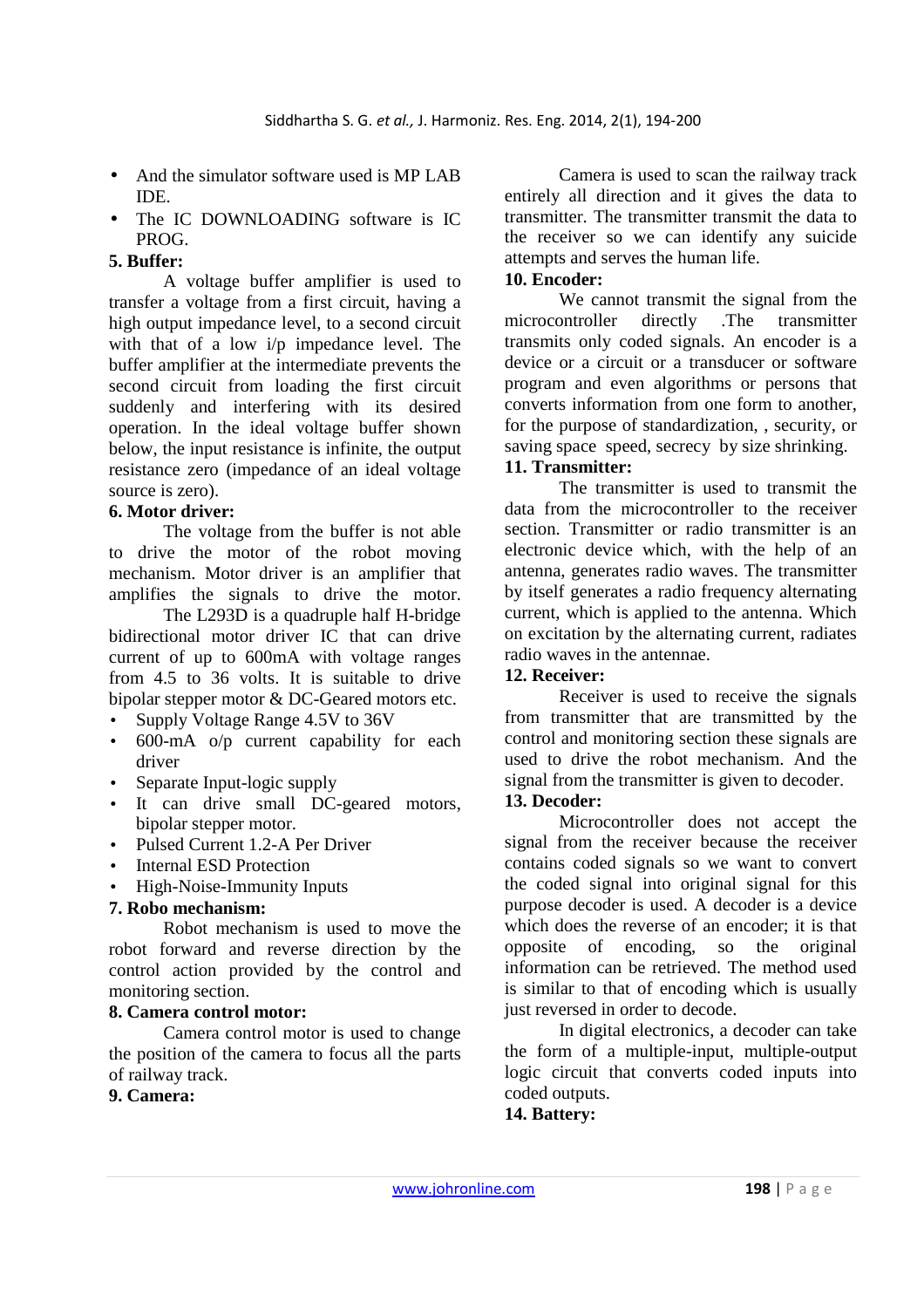A battery is a device that converts chemical energy directly to electrical energy. Acts as a power source for all the components present in the robot section.

# **Control and monitoring section:**

The complete block diagram (fig.1)as discussed below.

## **1. Receiver:**

The signals from the transmitter in the robot section is received by the receiver .the receiver receives the information and sends it to decoder.

## **2. Microcontroller:**

 Microcontroller is used to control all the parameters measured and sends the information to the transmitter. If any crack or temperature rise or any metals present in the track the controller takes necessary action to stop the train.

## **3. Stepper motor & Alarm:**

The stepper motor is used to stop the train by pulling the emergency break and the alarm is used to indicate there is a problem in the path of the train.

## **4. Transmitter**:

The transmitter is used to transmit the data from the microcontroller to the receiver section. Transmitter or radio transmitter is an electronic device which, with the help of an antenna, generates radio waves. The transmitter by itself generates a radio frequency A.C, which is applied to the antenna. On excitation by the A.C, the antenna produces radio waves.

# **5.Video receiver:**

 Video receiver is a device which is used to receive the video signals captured by the camera in the robot section.

- $Wireless Audio + Video Receiver$
- FM design
- Video Input: 1 Up-p / 75 Ohms
- Audio Input: 2 Vp-p Max
- Includes Antenna
- Easy to use with all types of cameras.

## **6.Tuner card:**

 A TV tuner card is a computer component that allows television signals to be

received by a computer. It is a kind of television tuner; most of the TV tuners also function as cards, record television programs into a hard disk.

# **7. RS -232 :**

 In telecommunications, RS-232 (Recommended Standard 232) is the traditional name for a series of standards for serial binary single-ended data and control signals connecting between a *DTE* (Data Terminal Equipment) and a *DCE* (Data Circuitterminating Equipment),commonly used in computer's serial ports.

## **Conclusion & Future Work**

A fully automated setup for detection of cracks ,temperature & humidity is done, so that the passengers can avail a safety travel .Since we have automated the setup which was done manually so far, the time consumption made to detect the various parameters has reduced to a good extent . The future work could be the exact prototype development for the same. Gates could be automated so the human intervention at the gates may be even avoided. **References** 

- 1. Ramesh Shunmugam and Ramesh,K.(2011) 'Modeling and detecting damage in rails and avoidance of collision in the tracks', International Journal of Scientific and Engineering Research, Vol.2, No.2,pp.1-16.
- 2. Cacciola,M., Megali,G., Pellicano,D., Calcagno, S., Versaci, M and Morabito, F.C.<sup>(2010)</sup> 'Rotating electromagnetic field for crack detection in railway tracks', in Proc.of The Plan Index, Enquiry and Retrieval System, Italy,Vol.6, No.3, pp.242-246.
- 3. Roach,D.(2009) ' Real time crack detection using mountable comparative vacuum monitoring sensors',in Proc.of conference on Smart Structures and Systems, U.S.A., Vol.5, No.4, pp. 317-328 .
- 4. Cesare Alippi., Ettore Casagrande., Fabio Scotti and Vincenzo Piuri.(2000) 'Composite real-time image processing for railways track profile measurement', in